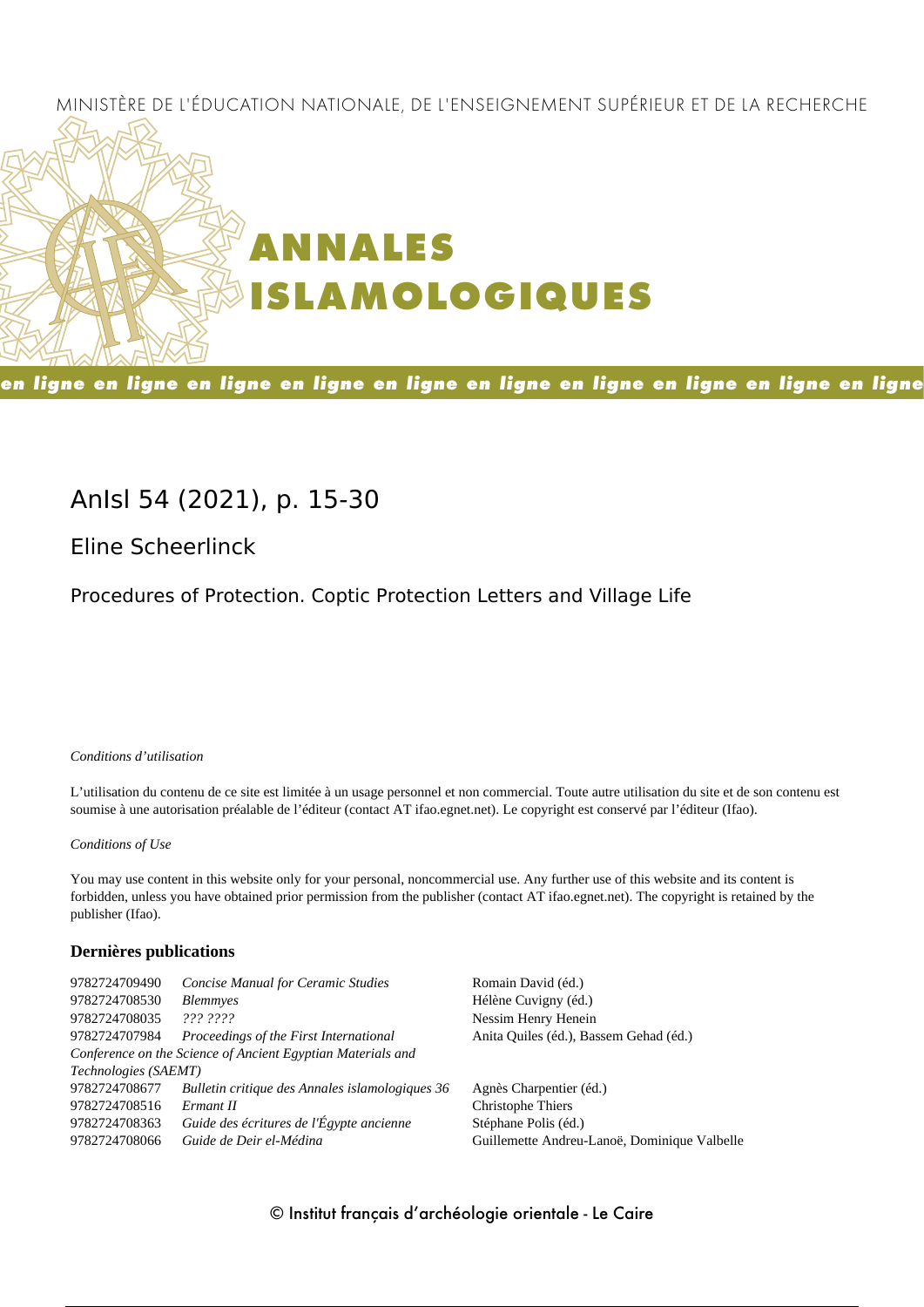#### **eline scheerlinck**\*

# **Procedures of Protection**

# **Coptic Protection Letters and Village Life**

#### **• abstract**

 In the villages of late antique and early Islamic Egypt local authorities, such as village officials or monastic leaders, could issue documents, which promised some sort of protection to the receiver. Until now, about 140 of these documents—generally referred to as " protection letters" and documents related to them have been published. Fairly little attention has been paid to the procedure that led up to the production of a protection letter. The Coptic papyrological record preserves testimonies of this procedure, such as letters with requests for protection letters. Through the analysis of five such testimonies, I examine the different steps people could take to obtain a protection letter. These analyses will highlight the importance of relationships and intermediaries in the communities as well as the roles of written and oral communication as part of the procedure.

**Keywords**: Egypt, local elites, papyrology, protection, social history, village communities

 **\*** Eline Scheerlinck, Leiden Institute for Area Studies , e.scheerlinck@hum.leidenuniv.nl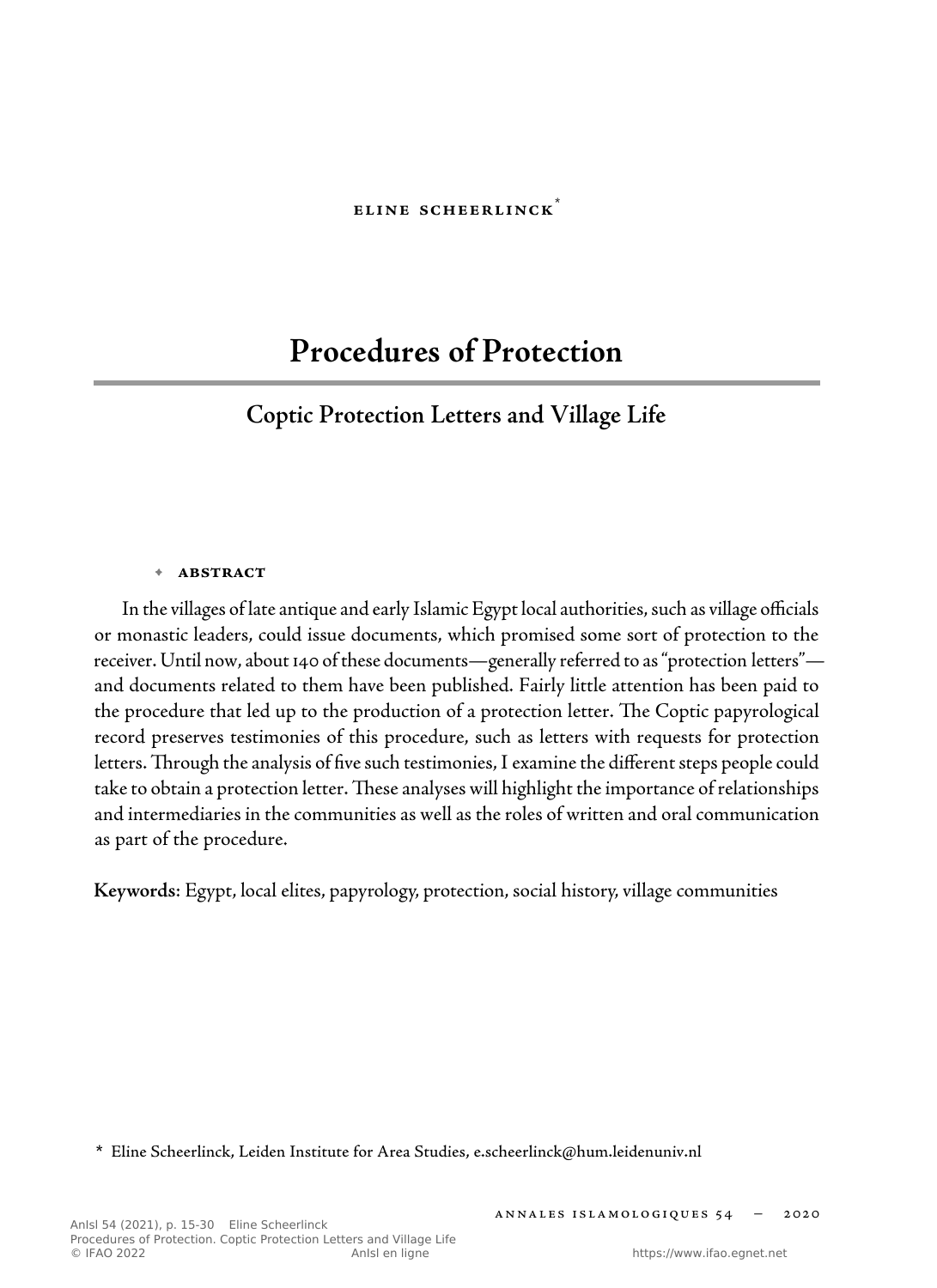#### **• résumé**

### **Procédures de protection : lettres de protection coptes et vie au village**

 Dans les villages égyptiens de l'Antiquité tardive et du début de la période islamique, les autorités locales (fonctionnaires villageois ou supérieurs de monastères) pouvaient rédiger des documents qui assuraient une sorte de protection à la personne à qui ils étaient adressés. Jusqu'à présent, environ cent quarante de ces « lettres de protection » et de documents qui leur sont liés ont été publiés, mais on a prêté peu d'attention aux procédures qui menaient à l'émission de ces lettres de protection. La documentation copte conserve pourtant quelques textes qui illustrent ces procédures, en particulier des lettres qui réclament ces documents. L'article propose, à partir de cinq de ces témoins, un réexamen des différentes démarches que les gens pouvaient entreprendre pour obtenir unelettre de protection. L'étude met en évidence l'importance des relations personnelles et le rôle des intermédiaires au sein des communautés, ainsi que la fonction des communications écrites et orales dans le cadre de la procédure.

**Mots-clés** : Égypte, élites locales, papyrologie, protection, histoire sociale, communautés villageoises

**. ملخص إجراءات الحماية: كتاب الأمان القبطي وحياة القرية** في قرى مصر في العصر القديم المتأخر وبداية العصر الإسلامي، كان من الممكن للسلطات المحلية، مثل مسؤولي القرى او رؤساء الأديرة، إصدار وثائق تكفل قدرًا من الحماية لمتلقيها. وحتى الأن تم نشر نحو ١٤٠ من هذه الوثائق – المعروفة باسم «كتاب الأمان» – مع وثائق أخر ذات صلة بها. بيد أن الإجراءات والمساعي التي كانت تؤدي إلى إصدار كتاب الأمان لم تنل إلا القليل من الاهتمام. هذا رغم أن البر ديات القبطية تشتمل على شواهد عن هذه الإجراءات، وعلى نحو خاص على رسائل للمطالبة بالحصول على كتاب الأمان. وعبر تحليل خمس من هذه الشواهد، يرمي المقال إلى إعادة دراسة الخطوات والمساعي المختلفة التي كان من الممكن للناس اتخاذها للحصول على كتاب الأمان. وتسلط الدراسة الضوء على أهمية العلاقات والوسطاء داخل المجتمعات، ً فضلا عن دور التواصل الكتابي والشفهي في إطار تلك الإجراءات.

**الكلمات المفتاحية** : مصر،ُن َخب محلية، علم البرديات، حماية، تاريخ اجتماعي، مجتمعات قروية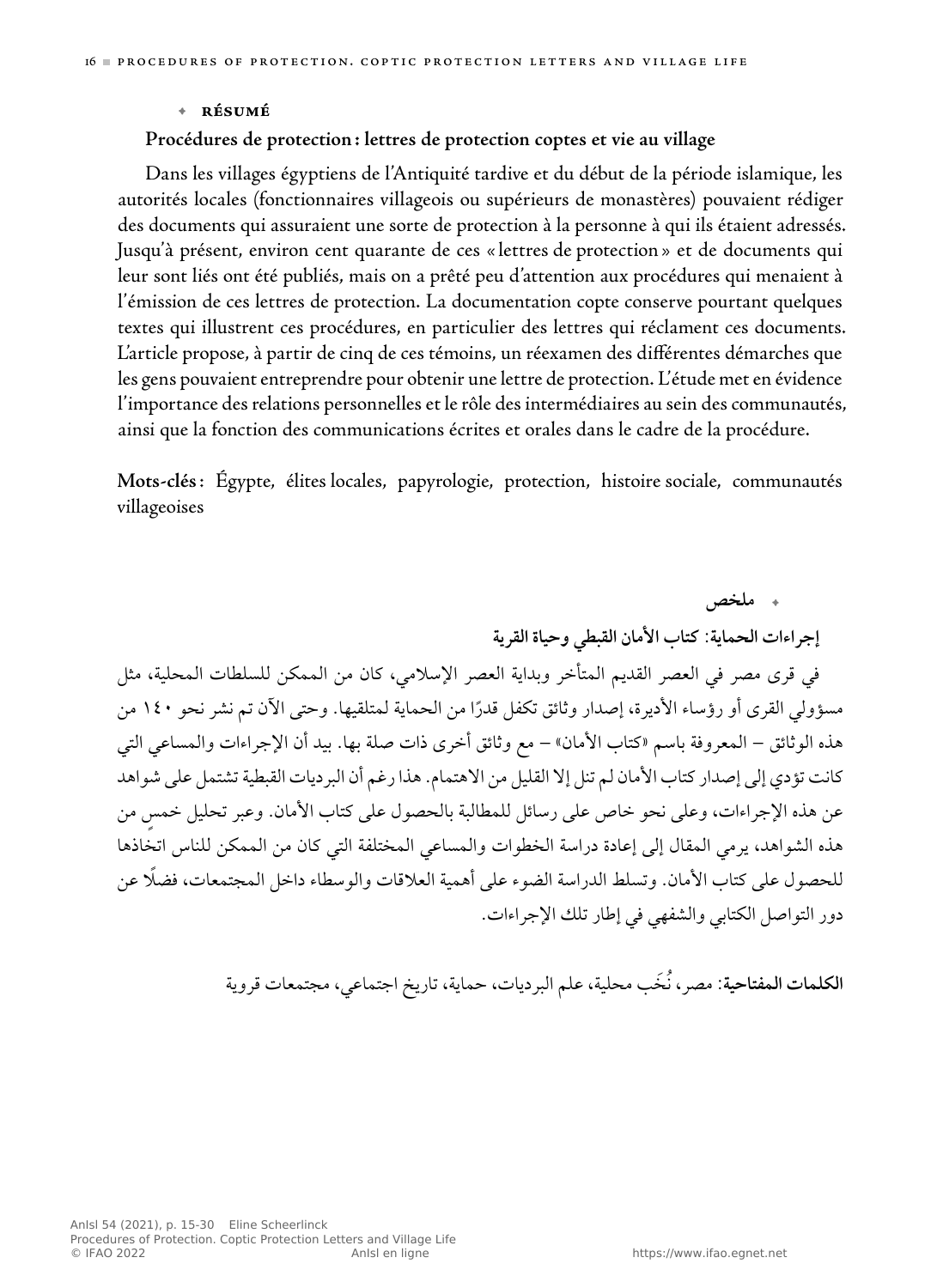# **1. e Egyptian Countryside after the Arab Conquest**

This paper<sup>1</sup> looks at acts and mechanisms of protection in the villages of the countryside of Egypt in the 7th and 8th century. At that time, Egypt's countryside was made up of small towns, villages and hamlets, grouped into larger districts, or *pagarchies*. These were administered by a *pagarch*, seated in the district capital. For about the first 50 years after their conquest of Egypt in 642, the new Arab-Muslim government kept the Byzantine administrative structure in place, and left the administration of *pagarchies* and the villages in the hands of the local urban and rural elites.<sup>2</sup> To say, however, that life went on as before for the local population might be a bit of a stretch,<sup>3</sup> given the introduction of the poll tax, to be paid by non-Muslim adult "males",4 the seemingly increased control over people's movements, <sup>5</sup> and the well-documented requisitions of large amounts of materials, supplies and labour for the fleet and for various building projects in the new Egyptian capital of Fustat as well as in Damascus and Jerusalem. 6

 While the new government used Arabic and Greek in its administration and in its communications to the various *pagarchs* ' offices, communication between the *pagarchies* and the village administrators was dominated by Coptic, with the addition of Greek. Coptic was the main language of administration in the villages, where it was also used for private matters, such as letters and legal documents. 7

 Over 2,500 documents in which Coptic is used and which are dated to the period after the conquest of Egypt have been published so  $far$ <sup>8</sup> These documents are invaluable sources for understanding the social history of the countryside of Egypt as it became and developed

1. This article emerges from research done in the context of the project "Embedding Conquest: Naturalising Muslim Rule in the Early Islamic Empire (600–1000)", directed by Petra Sijpesteijn and funded by the European Research Council (ERC) under the European Union's Horizon 2020 research and innovation programme under grant agreement No. 683194. I thank the participants in the "Acts of Protection in the early Islamic Empire" workshop  $(24-25)$  January 2019) for the stimulating discussions. I also thank the reviewers of this article for their helpful suggestions.

**.** Sijpesteijn, 2013.

**.** Wilfong, 2008, p. 181; the discussion which follows the statement does qualify it.

**.** Gascou, 1983, pp. 100–101; Papaconstantinou, 2010; Sijpesteijn, 2013, pp. 72–74.

**.** For an overview of different documents related to control over people's movement at the time see Delattre, 2019.

- **.** CPR XXX; Morelli, 1998; Foss, 2009.
- **.** Richter, 2009; Richter, 2010; Richter, 2013; Papaconstantinou, 2007.

**8.** This approximate number is the result of combined searches in the Trismegistos database (TM, www.trismegistos.org ) and the Brussels Coptic Database (BCD, https://dev.ulb.ac.be/philo/bad/copte/ base.php?page=accueil.php ). However, the number of Coptic documents from the early Islamic period must be higher: the databases mentioned depend on the dating given in the document editions, which has tended in the past to date documents to earlier rather than later periods. Moreover, the number given here does not take into account documents dated to the 7th century generally, but only those which were dated after the Arab conquest. Coptic and Greek papyrological sources are cited according to the Checklist of Editions of Greek, Latin, Demotic and Coptic Papyri, Ostraca and Tablets, available online at http://papyri.info/docs/checklist .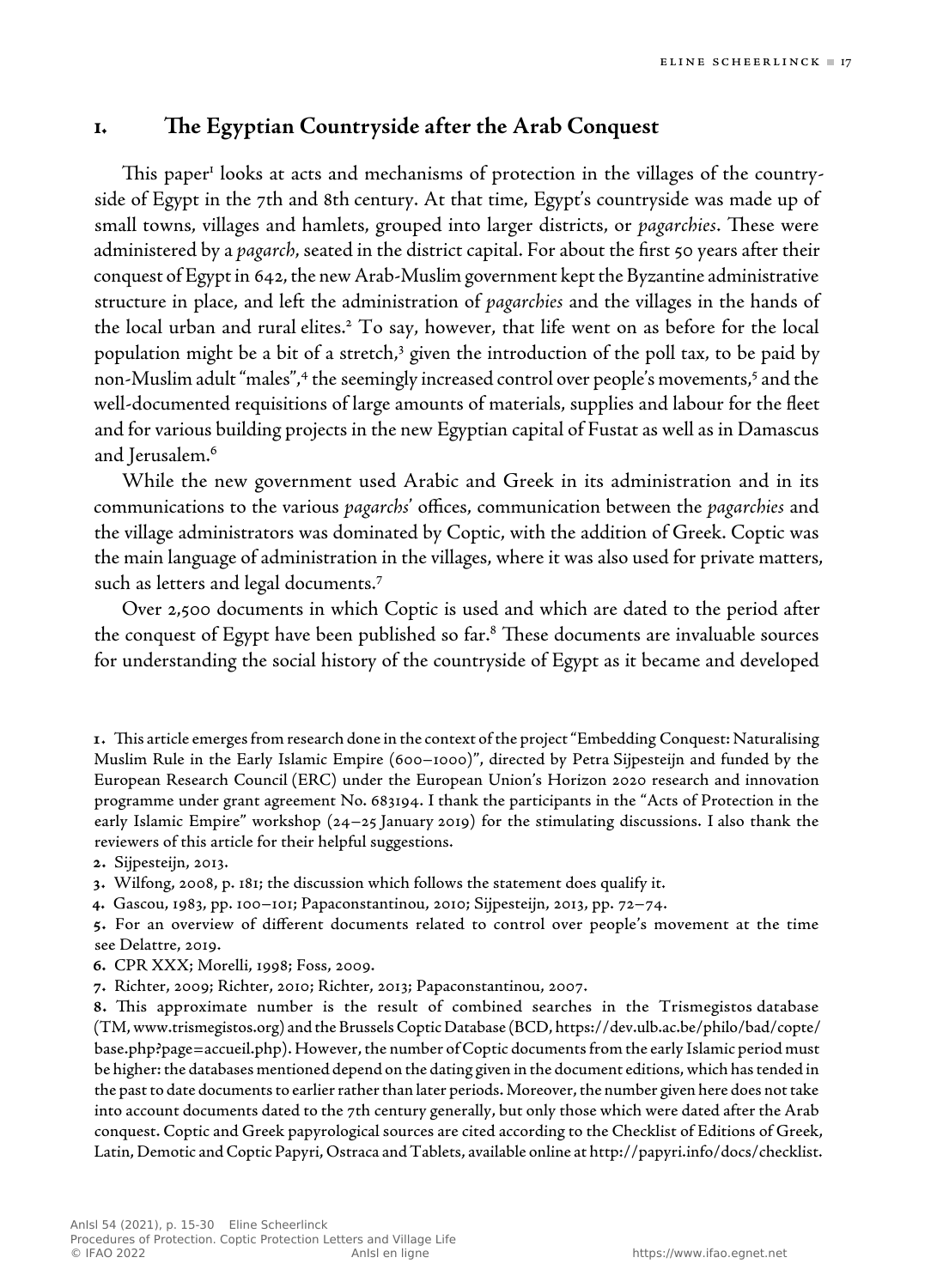as an imperial province under caliphal rule. They provide snapshots of the life of ordinary people, and studying these snapshots together can reveal the mechanisms through which the rural communities functioned, and can allow us to better understand the relationships and acts, which shaped society.

## **2. e Coptic Protection Letters**

 If we look in particular at acts of protection in these villages, they are illustrated by, among others, the Coptic documents generally called "protection letters". In the 1930s, about 100 Coptic documents were first grouped together and labelled " *logos mpnoute* documents" and "Schutzbriefe", or protection letters.<sup>9</sup> They included the actual documents promising protection (see below) and other documents related to them, such as letters requesting the issuance of a protection letter.

The label is still used today, as more and more of these documents are being published, highlighting both their shared characteristics and their variegated nature in terms of phrasing as well as purpose. $^{\text{\tiny{IO}}}$  They were written in Coptic, sometimes with some Greek elements such as the date or the signature of the scribe, if present. The region around Thebes or modern-day Luxor has produced most of these documents, which were predominantly written on potsherds or flakes of limestone rather than on papyrus, but the documents and their use in society are also attested in different places in Middle Egypt. The documents, when dated, use a relative type of dating: by indiction year, which means that they can only be absolutely dated when we already know the people mentioned in them—including when they lived from other documents. These absolutely dated protection letters are dated to the first half of the 8th century. $^{\text{II}}$ 

The protection letters stand out by their use of the formula *eis plogos mpnoute*, which is most often translated as "here you have the promise, by God", understood as invoking God as your witness to your promise in a similar way as you would when swearing an oath.<sup>12</sup> In a few cases, this religious underpinning of administrative communication is strengthened by an actual oath.<sup>13</sup> The documents, most often issued in the form of a letter by different types of village administrators, promise some type of protection for the addressee, generally after the latter has been instructed to come home:

- **.** Schiller, 1933; P.Schutzbriefe.
- **.** P.Schutzbriefe; Delattre, 2007; Boud'hors, 2019.

11. They can be dated to specific years or dates, because they were written by scribes known from other documents, mainly Aristophanes and Psate, both active in Djeme. In general, the documents have been dated to the 7th and 8th centuries, in one case to the 9th century. The link between the protection letters and pre-Islamic asylum documents has been explored in several publications, notably Böhlig, Böhlig, 1951, and Palme, 2003.

**.** P.Schutzbriefe; Delattre, 2007. Cromwell, 2017, translates this as "assurance from God", e.g. p. 120.

**.** E.g. SB Kopt. 5 2240, 2256, 2262, 2268.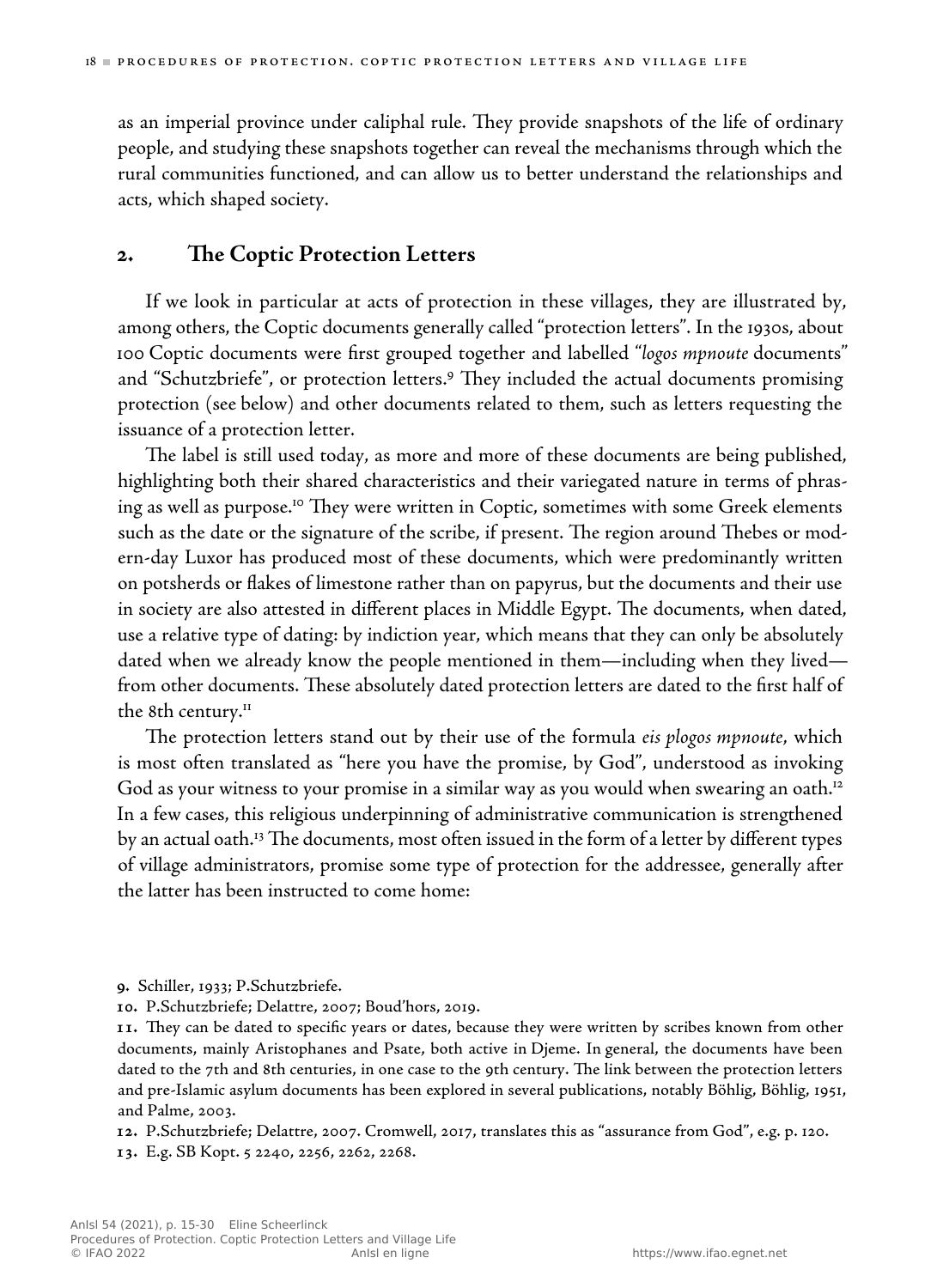+ From Georgios and Aron, *meizones* , they write to Jeremias, son of Basileios and his children: here is the promise by God for you. Come to your house and appear, and we will not do any harm to you because you fled, nor will we prosecute you because of this (tax) instalment, nor your children, except for half a *holokottinos*. So you will not doubt, we drew up this promise and wesign it. Phaophi 6, indiction year 10. + Aristophanes, I wrote.<sup>14</sup>

The protection offered in these documents is expressed in negative phrasing, as in the example cited above: "We will not do you any harm"; "We will not prosecute you". In other protection letters, the issuing party promises to protect the addressee from detainment, or states that they will not ask anything of the addressee. The phrasing of these promises not only tells us from which danger the addressee is protected, but also where this danger would have come from; in other words, from whom the addressee is protected. In some cases, the source of the threat is left rather vague and general, and the issuing party explicitly takes on the role of protector in formulae of the type "we will not permit anyone to prosecute you; we will not permit any harm to reach you".<sup>15</sup> However, in most protection letters, as is the case in the example cited above, the threat comes from the issuing party themselves, as they seem to be effectively promising to protect the addressee from (punishing) actions which they would otherwise perform, were it not for the protection letter at hand.

 Who issues the protection promises? Issued mostly by village officials and sometimes monastic authorities, the protection letters seem to be products of village and monastic administrations and predominantly connected to the village administration, as the examples will show. Only a couple of the hitherto published protection documents mention an administrative office ranking higher than village authorities. However, these higher officials did not issue the protection letters in question; rather, they seem to have been mentioned in them as a source of authority.<sup>16</sup> Second, who receives the protection letters? In the documents, the addressee most often only has a name, and this is almost invariably a male name. 17 In several cases, such as Jeremias' protection letter cited above, the children or family of the protection receiver are included as beneficiaries of the protection document. The protection letters themselves tell us very little about the occupation of the addressee, or the reason why they have fled or why they need a protection letter in the first place.

The letters cited and discussed below, however, provide more information on the situation of the addressees of the protection letters. They tell us about their representatives, the people whom they turn to in order to start the procedure. In some cases, in letters in which the sender is asking for a protection document for themselves, we can trace which benefits

- **.** SB Kopt. 3 1368; Calament, 2003; Djeme, 725.
- **.** E.g. SB Kopt. 5 2240: ϫⲛⲛⲉⲓⲕⲁⲩ ⲛⲉⲣ ⲡⲉⲑⲟⲟⲩ: "I will not let harm be done to you".
- **.** Namely, a *dux* in O.CrumVC 9 and a *pagarch* in SB Kopt. 5 2309.

<sup>17.</sup> In two cases, a protection letter seems to have been issued for women only: SB Kopt. 5 2244 and SB Kopt. 5 2304.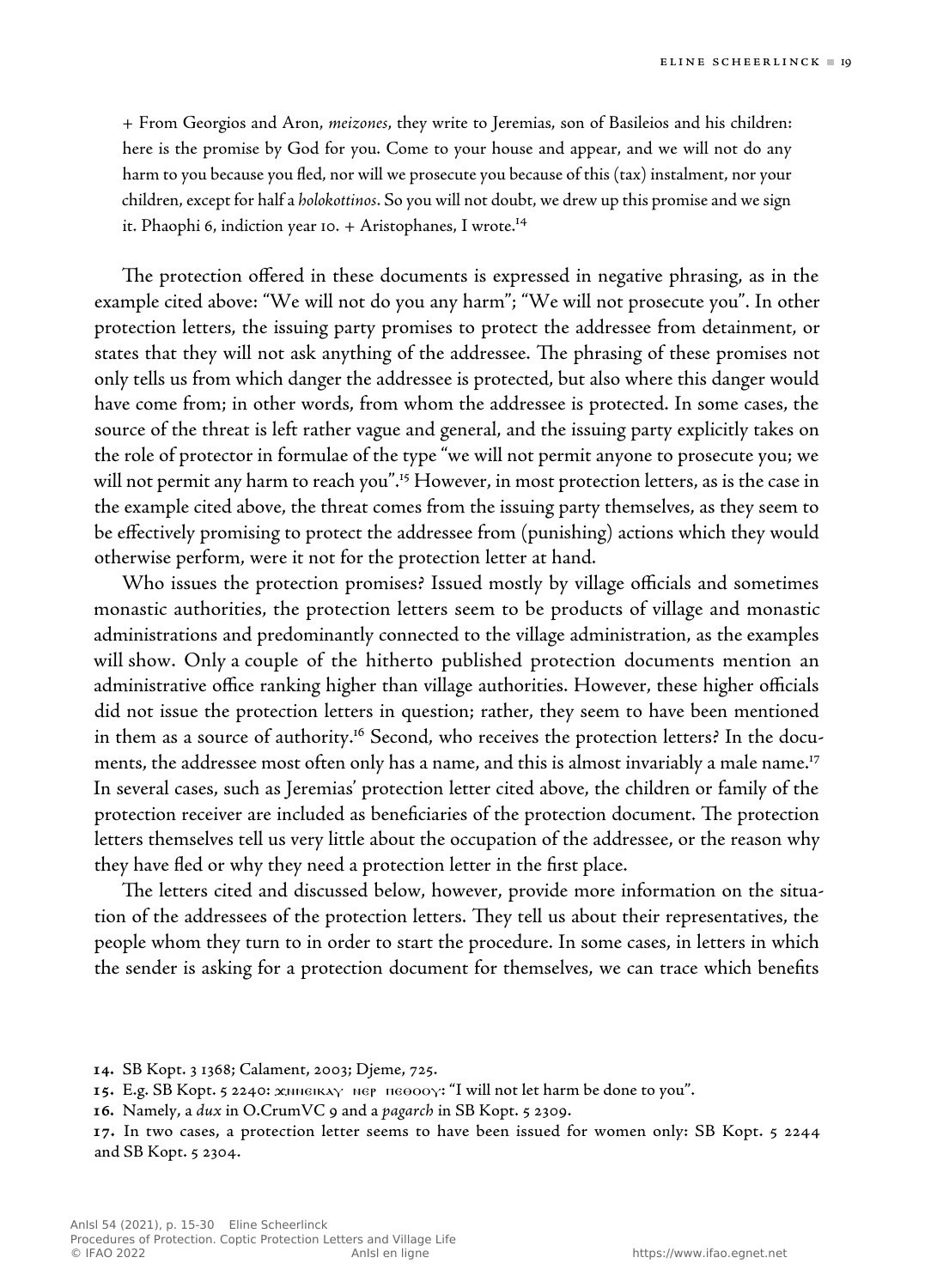to their lives these people expected from such a protection document. They seem to point to different reasons why someone would want or need a protection letter before they travelled back to their home.

The Coptic protection letters can be seen as products of "acts of protection": the authorities in question issue the protection letter and, hopefully, respect it afterwards. What could happen when authorities did not respect the protection letter, which they had issued themselves, is shown by a letter from a priest to two such promise-breaking administrators, banning them from religious service until they made things right with the addressee of their protection letter.<sup>18</sup> However, the documents also give us some indications that can help us understand the nature of the situation which caused them to be produced and caused these particular acts of protection to be carried out, and to be carried out repeatedly and in the same way, i.e. by issuing a recognizable type of document. They were recognizable already in the time in which they were produced, and that is shown by the uniform language in which people refer to them. The protection letters refer to themselves as *logos mpnoute* or promise by God in the initial formula and as *logos* or promise in other formulae, e.g. in the example cited above: "We drew up this promise and sign it". In documents referring to the protection letters, they are most often referred to as *logos* or promise, as will become clear from the examples below.

 Looking still at the example cited above, we can understand several things about the situation in which the need arose for Jeremias, son of Basileios, to receive a protection letter. Apparently he had fled, and possibly had taken his children with him, as they are mentioned in the document as well. Moreover, he seems to have had some trouble paying his taxes, as the village administrators promise not to prosecute him for the instalment that was due at the time. However, they still ask him for a partial payment: half a gold coin. These partial exemptions are often found in the protection letters, in the form of a sum of money or the name of a certain tax, which still needed to be paid. These payments are different in every protection letter in which they occur, and seem to point to a negotiation between the issuing party and the addressee of the protection letter. It was in the interest of the village administrators, who were responsible for running the village and for collecting the taxes and sending them on to higher levels of the administration, that people were in the village, doing their work and paying their taxes—if not all, at least part of them. This negotiation would probably have taken place before the protection letter was drawn up, and I think it highly probable that the sum or tax agreed upon was not arbitrary, but rather a product of the negotiations between the issuing party and a representative of the addressee of the protection letter, an intermediary. I will return to this issue in the discussion of the examples below, in which I trace these negotiations.

 It is precisely these types of actions and situations that I will illuminate with the examples below. The steps that were taken in order for a protection letter to be issued can be traced in several Coptic documents, but the scholarly literature has not paid much attention to them. These documents represent acts of protection in their own right. The acts I am looking at are the actions leading up to the production of a protection letter, through request letters written

**.** SB Kopt. 5 2226.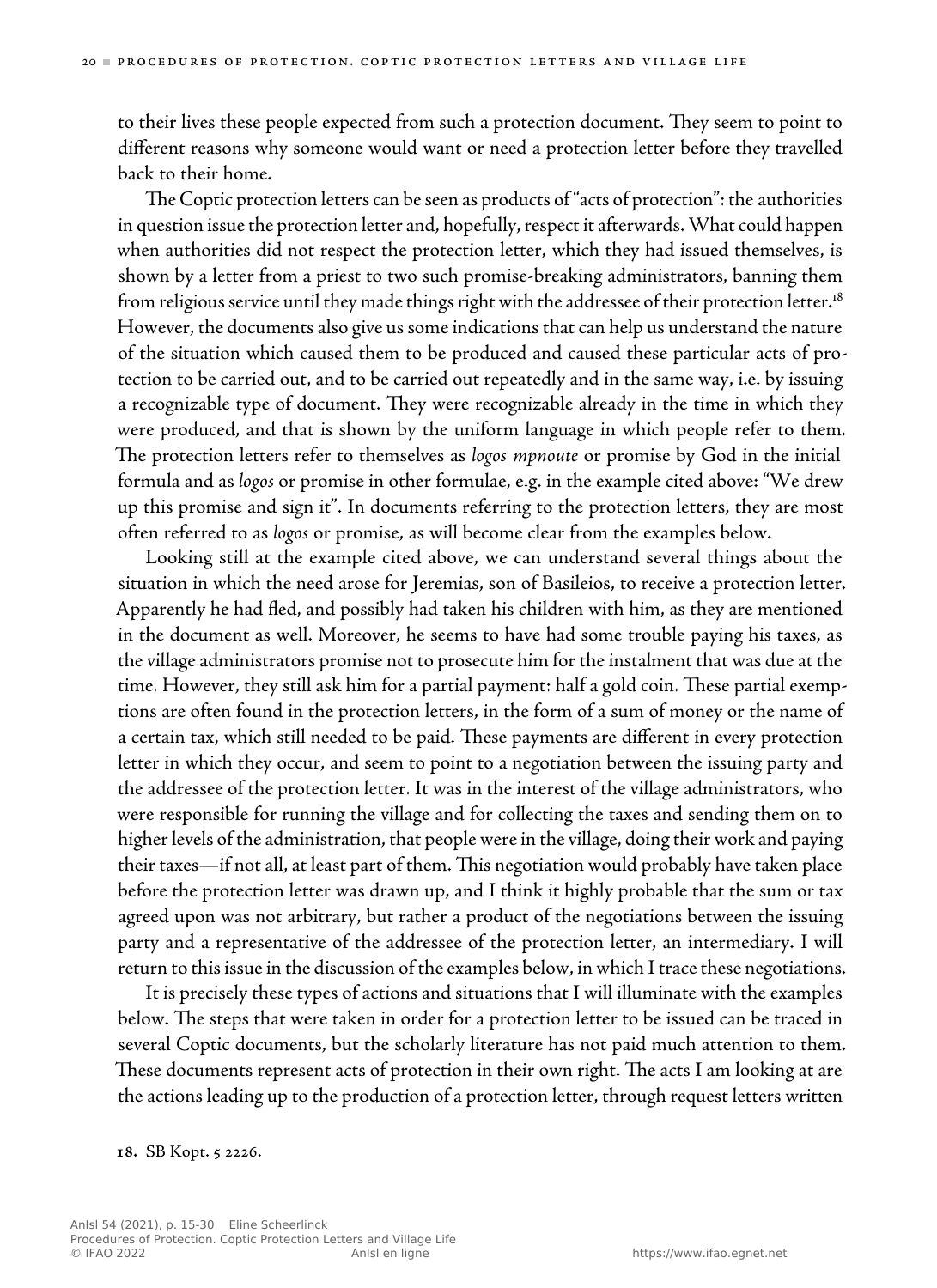either by the person who needs a protection letter or by a third person acting as an intermediary between the issuing party and the addressee of the protection letter. Other letters show us that—and how—such a request for a protection letter could be followed up.

 Careful reading of the examples I will discuss below can reveal the mechanisms through which village and monastic elites could perform protective interventions in the community through the particular institution of the protection letter. They reveal the relationships and acts, which underpinned and shaped the social institution of the protection letter within the village communities of early Islamic Egypt.<sup>19</sup> I use the word institution here in the same way as Krakowski & Rustow, namely as "a set of established and predictable practices that convey social meaning, are normative, and come to have such a seemingly objective reality that they govern future possibilities of social behavior".<sup>20</sup> Within this procedure of issuing the protection promises as a social institution in village life, I will pay special attention to the role of intermediaries and written vs oral steps in the procedure.

## **3. Procedures of Protection**

The evidence suggests that when one needed a protection letter, an intermediary rather than the protectee would request the document from the issuing party. So far, only one letter has been published, in which someone in need of a protection letter directly requests one from the person who could issue it. It is a letter on papyrus from a monk of the Apa Apollo monastery in Deir el-Bala'izah. While the document is not complete, it is quite clear that this monk, named Shenoute, is writing to his superior at the monastery.<sup>21</sup> He had left or had been forced to leave the monastery, but at his departure, the addressee of this letter had told the exiled monk to return to the monastery at a certain point. With this letter, the monk announces that he wants to return, but cannot—or rather will not?—do so without a protection letter from the superior of the monastery.

 …] Petre. I know—I, this sinner and disobedient one—that I transgressed all the commandments which you commanded me and I am guilty in every sin. I [wrote?] therefore, because you told me as I was going away from you, saying: Come South at (the fixed) time and prostrate yourself upon our (deceased) fathers. The cares of the *ousia* did not let me come; and, what is more, if I come again, I shall be seized for even some care of the monastery as they are advising me here. And if you will give me a promise by God, and I am permitted (to come) into (my) dwelling place like everyone, I shall come South; if not, it is not possible for me to dwell within the boundaries of

**.** Whether, on a larger scale, the protection letters would have been recognized and accepted as valid or binding by the Arab-Muslim government or by higher officials of the administration is a question, which I address in my dissertation.

**.** Krakowski, Rustow, 2014, p. 114 (after Nathan Hofer). In my dissertation, I examine more closely the protection letter as a social institution of village life.

21. SB Kopt. V 2300, Deir el-Bala'izah, late 7th, early 8th century. The same monk addresses his superiors in other letters: P.Bal. 2 189, 190, 191. We know the monk's name thanks to these letters.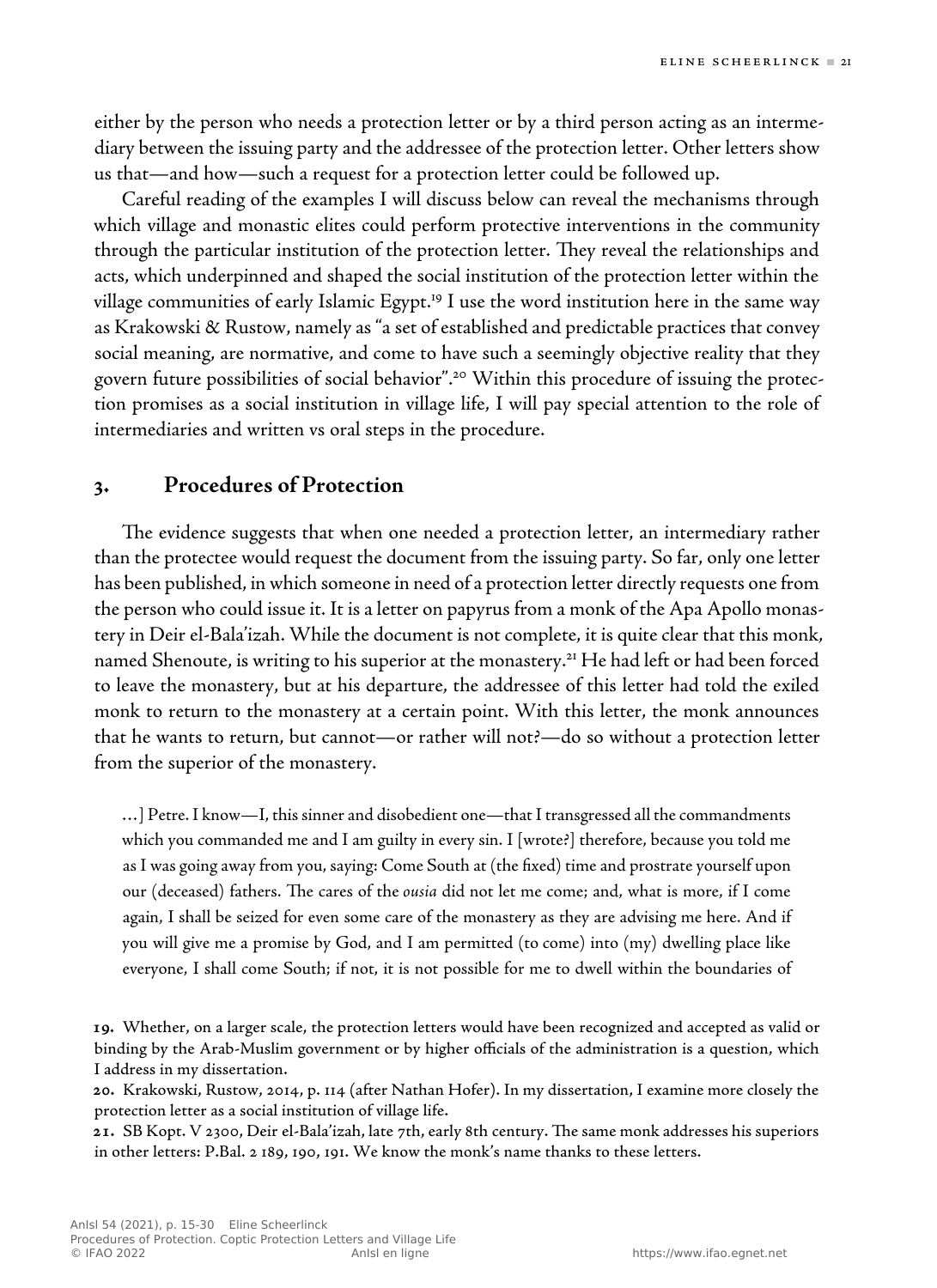the monastery. Now, whether North or South, I adjure you by God, that you do not cast me out from you in your prayers. And if you need anything at all in the need of the body, tell us; and if the monastery needs anything within our power, tell us concerning it; we will not be disobedient. And through you we greet Papa Kostantine and Papa Theutose and Apa Ammone. These (things) I am writing; we shall fare well by your holy prayers.

 In terms of steps within the procedure of the production of the protection letter, this situation seems to be straightforward: 1. the sender of this letter, monk Shenoute, writes a request for a protection letter to the receiver of this letter, his superior at the monastery; 2. the superior sends a protection letter back to Shenoute (or not).<sup>22</sup>

 On the other hand, this document is quite unique, as it gives us a considerable amount of information on Shenoute's situation as a person in need of a protection letter; information which is unfortunately generally lacking from the other documents related to protection letters. The monk has been expelled from his monastery and clearly wants to return, but he is not isolated from society, as he has inserted himself into another socio-economic community. Apparently, Shenoute is working on land belonging to a village ( *ousia* ), where he has found people to advise him about his situation and about his return. They have told Shenoute that if he were to return to the monastery, he would be forced to perform certain duties ("cares of the monastery"), which he clearly does not feel to be fair. Therefore, Shenoute stipulates a condition for his return. He will return if the superior issues him a protection letter ("promise by God"), promising Shenoute that he will not be treated differently than the other monks. Shenoute frames his request with expressions of contrition at the beginning of his letter and expressions of goodwill and obedience at the end.

The next example is a testimony of the procedure, which can be traced in several cases in these documents: there is one intermediary between the people who need the protection letter and the people who (are asked to) issue it. It is a letter from a man named Petronius to Apa Koukle. However, Apa Koukle is not asked to issue the protection letter, as in the previous example, but is asked—or ordered—to get one from the village administrators.

 Be so brotherly and get the promise for me in the name of the *lashanes* and in the name of the whole village; but get it for Pkamoul also, and for all my men and all my goods. You know that I am wont to get a promise each year. Moreover, Pkamoul said: "I will not go South unless you get the promise for me". Send it to me tomorrow, quickly. Give it to Apa Koukle from Petronius.<sup>23</sup>

 We can trace the following procedural steps in the letter: 1. Pkamoul communicates to Petronius that he needs a protection letter (too); 2. Petronius writes thisletter to Apa Koukle; 3. Apa Koukle communicates the request to the *lashanes* of the village, orally or in a letter;

**.** O.Medin.HabuCopt. 136, Djeme, 7th or 8th century.

**<sup>.</sup>** From the other letters Shenoute sent to the monastery, we understand that the superior did in fact *not* grant his request.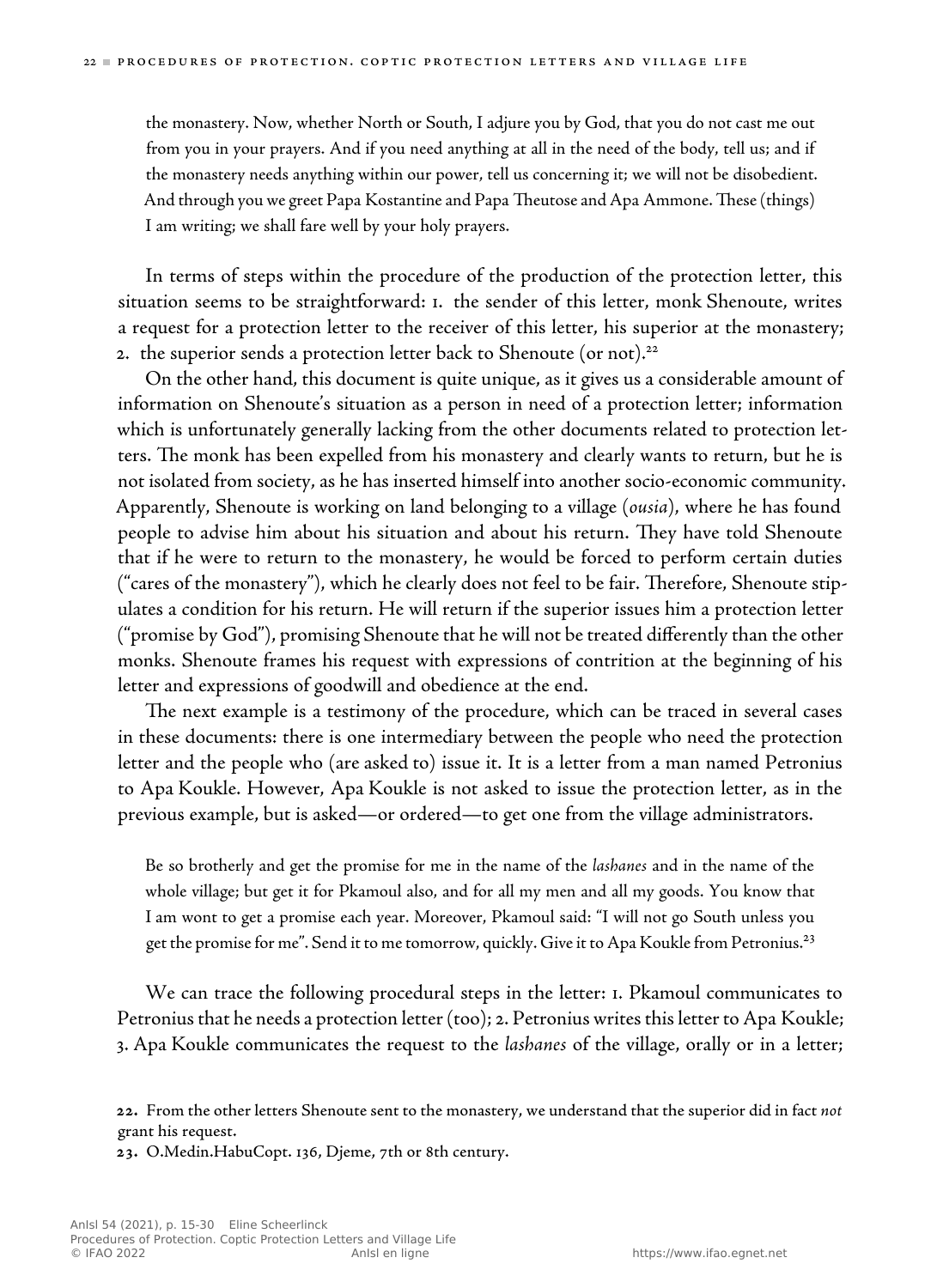4. the *lashanes* issue a protection letter for Petronius, Pkamoul etc.; 5. Apa Koukle gets the protection letter from the *lashanes* ; 6. Apa Kouklesends the protection letter(s) to Petronius.

The imperative and the addition of "quickly" suggest an authoritative tone, which is borne out by Petronius' remark that he receives a protection letter each year. To Petronius, the procedure to get a protection letter is clear: he writes a request to Apa Koukle, who should receive the document issued in the name of the village heads and of the whole village. 24

 After the *lashanes* write the protection letter, Apa Koukle should get it from them and send it back to Petronius. What is interesting about this situation is that apparently, this procedure could move very quickly. Petronius orders Apa Koukle to send him the protection letter the very next day! This also points to the local nature of these protection letters and the procedures surrounding them. Petronius and Pkamoul cannot have been far away from either Apa Koukle or the village if the procedure—from requesting the document to sending the signed document—would take only two days.

The editors of this document argue that the sender of the letter is not requesting a *logos mpnoute* or protection letter but rather a travel permit. Petronius mentions that he gets a protection letter "every year", and that he needs it for his men and his goods as well, leading the editor to argue that Petronius must have been a merchant or artisan needing a travel permit—usually called *sigillion* in the Greek and Coptic documents—for an annual work trip, rather than a protection letter.<sup>25</sup> I believe that there is another way of looking at this situation, one in which Petronius does use the right term ( *logos* ) for the document he wants to obtain. Not all protection letters explicitly mention that they were issued for fugitives. Shenoute the monk was not a fugitive, but wanted to negotiate his position in the monastery if he were to return from exile. In the case of Sabinus the camel herder discussed below, there is nothing in the text that suggests that heis a fugitive, but still the text reads like a protection letter, with a promise that no evil will befall the protectee. In Petronius' (and Pkamoul's) case, a protection letter could have included similar promises. Petronius' comment on getting a protection letter every year could also be related to taxation, as we see many partial exemptions "for this year" in the protection letters. If this was the case, if Petronius could count on (partial) tax exemption or some other amnesty every year, this would point to the embeddedness of the protection letters as a social institution in the villages. Unfortunately, until now no protection letters have been published which were issued repeatedly for the same person.

**<sup>.</sup>** While most often village officials are issuing protection letters by themselves, there are examples of protection letters, which mention the village community as an issuing party, e.g. O.CrumVC 8; SB Kopt. 5 2261; Boud'hors, 2019, pp. 56–58 (= O. Gurna Górecki 69). In these cases, this whole village community is understood as the group of village elite members, from among which the village officials were chosen and who were responsible for running the village, Berkes, 2017, pp. 168–200.

**<sup>.</sup>** O.Medin.HabuCopt. 136. On *sigillia* , Arabic and Greek travel permits, see Rāġib, 1997; Pilette, Vanthieghem, 2016; Vanthieghem, 2014; Delattre, 2019.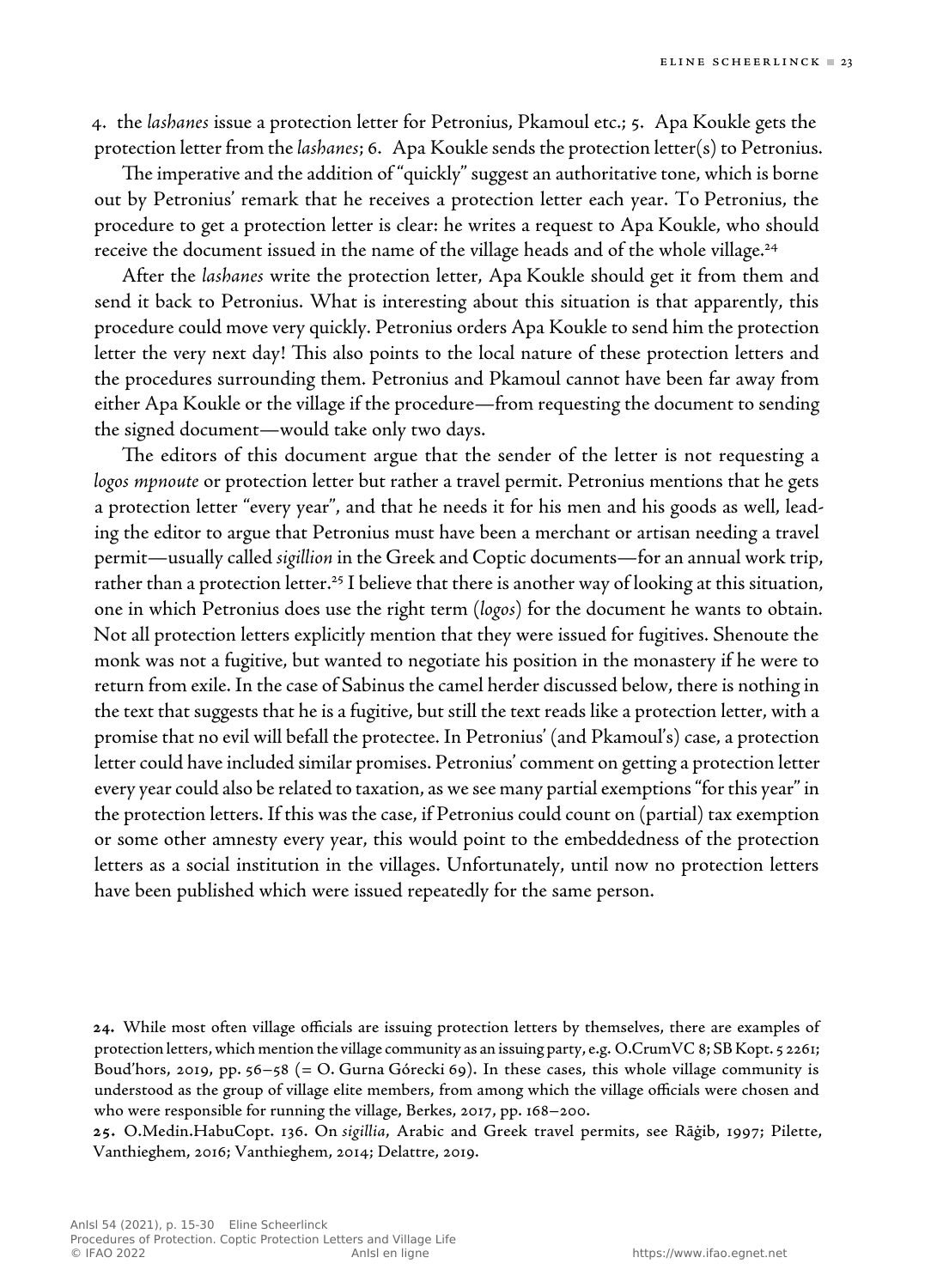My next example concerns, as I mentioned above, a camel herder named Sabinus. The letter is excellent testimony to how a request for a protection letter could be followed up. The addressee of this letter is Apa Moyses, a monastic authority. He receives this letter from Johannes, who styles himself "your son", which is probably an expression of reverence. The editor of the letter assumes that Johannes is a village official.

 Forgive me that I have not found papyrus. Before all things I greet Your pious Paternity. You have written to me concerning Sabinus the camel herder to give a promise for him and for his camel, so that he comes to his house. So here is the promise by God for him and his camel that he comes to his house and works with his camel. I will not let any evil reach him nor will I allow evil to reach him. So that you do not doubt, I sign. Written Pharmouti 13, indiction year 14. Give it to the pious holy Paternity Apa Moyses, priest, from Johannes, your son. Johannes, I sign. 26

 We can trace the following procedural steps from this letter: 1. Apa Moyses requests via a letter that Johannes write a protection letter for Sabinus (and his camel); 2. Johannesissues the protection letter for Sabinus within his response to Apa Moyses; 3. (Presumably) Apa Moyses gives Johannes' letter, which includes the protection letter, to Sabinus.

As in our previous example, only one person is an intermediary—in this case Apa Moyses, the receiver of this letter. It is notable that Johannes sent his answer and the protection letter as one document. Because he is addressing the letter as a whole to Apa Moyses, he writes the formulae of the protection letter in the third person rather than in the second person, which was customary, as in Jeremias' protection letter cited above. However, given that this "internal" message contains the standard formulae of protection letters and that it is even dated and signed by Johannes, we must assume that this document would have functioned as a protection letter for Sabinus and his camel, although it is contained in a letter to Apa Moyses. In the previous example, Petronius did not expect the *lashanes* to give him the protection letter after having issued it for him, but he expected his intermediary Apa Koukle to receive it and pass it on to him. The same is happening here: Johannes does not give or even address the protection letter directly to Sabinus, but instead sends it to Apa Moyses. Lacking in this letter is any information on the role of Sabinus in this process: did he ask Apa Moyses, in conversation or by letter, to intercede for him with Johannes? Or was there yet another intermediary involved? In any case, someone must have informed Apa Moyses about Sabinus' need for a protection letter.

The examples discussed so far highlight the importance of written documents and the sending of letters in the procedure of obtaining a protection letter. However, I believe we should take into account steps in the procedure, which left very little trace: oral conversations that would lead to written documents.<sup>27</sup> Two documents explicitly mention these oral steps in the procedure of requesting and issuing a protection letter.

**.** In a number of protection letters, the addressee is asked by the issuing party to come and talk in order to settle an issue, and is promised that he can leave again, even if an agreement was not reached. These

<sup>26.</sup> O.CrumVC 64, Theban region, undated.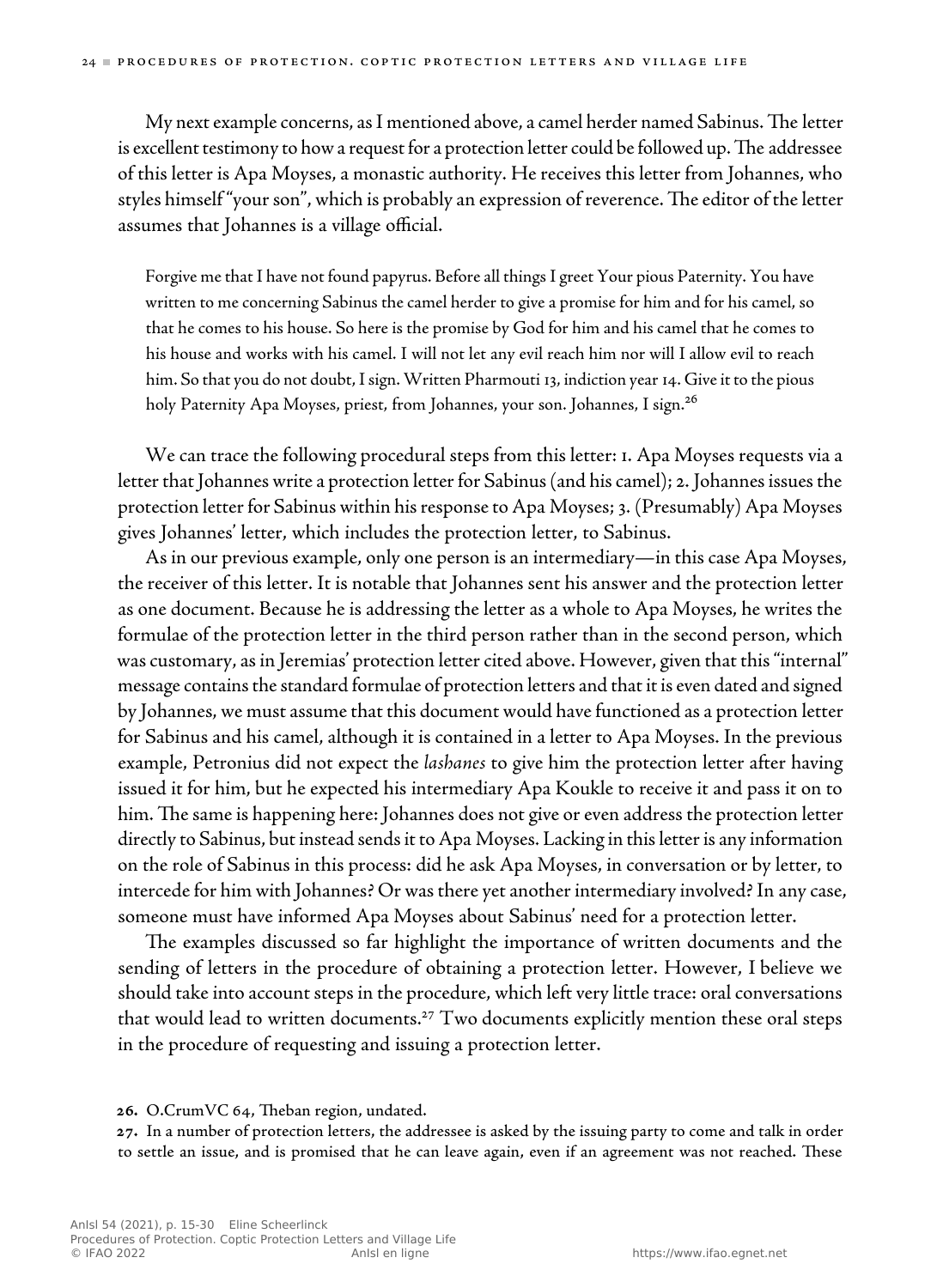The first document is a fragment of a letter written on a potsherd, which has been broken off, only preserving a few words and word groups. However, it provides invaluable information on protection letter procedure. The sender of the letter wrote as a group or as the representative of a group. They want the *lashane* to write a protection letter for themselves ("to our home"), and indicate how this should come about. They mention a conversation to be had by the receiver's "brother", which could indicate familial, spiritual or collegial ties, with the *lashane* . The legible text on the ostracon reads: "... and send to us [...] your brother, so that they talk [with the la]shane and he gives a promise  $[...]$  to our home".<sup>28</sup>

We can individuate the following steps: 1. the sender, in need of a protection letter, contacts an intermediary, i.e. the receiver, by letter; 2. the receiver of this letter communicates with his "brother" about the issue via written or oral communication; 3. the receiver's brother speaks with a *lashane* about the issue; 4. the *lashane* writes a protection letter for the sender (or not).

 Instead of one intermediary, this procedure involved two: the receiver of the letter and his brother. The protectee apparently believes that the brother of the receiver is the best person to intercede for them with the *lashane* . With respect to the receiver, his brother was possibly closer to the *lashane* , geographically or socially. With thisletter, the protectee attempts to direct the procedure of the protection letter by indicating the steps to be taken and, what is more, who should take them. The protectee uses their relationship with the receiver—although we are left in the dark about the nature of that relationship—and what they know about the relationships between the receiver and his brother to attempt to better their situation by receiving a protection letter.

The letter explicitly states that the receiver's brother should speak with the *lashane*, and that from this conversation the issuance of a protection letter should follow. I think it is probable that during this conversation, the details of the protection letter that was to be issued were discussed, e.g. whether the protectee would be exempted from taxes for the year, or whether the *lashane* would not ask anything of them except a certain sum, as I discussed in the introduction.

 In the last case I will discuss, three extra people are involved in the protection letter procedure, aside from the protectee and the issuing party. This is partly because there was some confusion about who was responsible for dealing with the situation. As in the previous example, this case shows the importance of both written and oral communication within the procedure, as well as the importance of having the right person for the job. In certain places in the translation below, I added the names of the various actors in parentheses for reasons of clarity.

instances show how oral conversation was part of the social institutions of protection in village life. Examples include SB Kopt. 2271–2275; SB Kopt. 5 2302; SB Kopt. 5 2310; SB Kopt. 3 1365; Boud'hors, 2019, pp. 59–62 (= O. Gurna Górecki 70).

**.** Boud'hors, 2019, pp. 69–70 (= O. Gurna Górecki 72), ll. 2–5, eban region, Hermitage MMA 1152.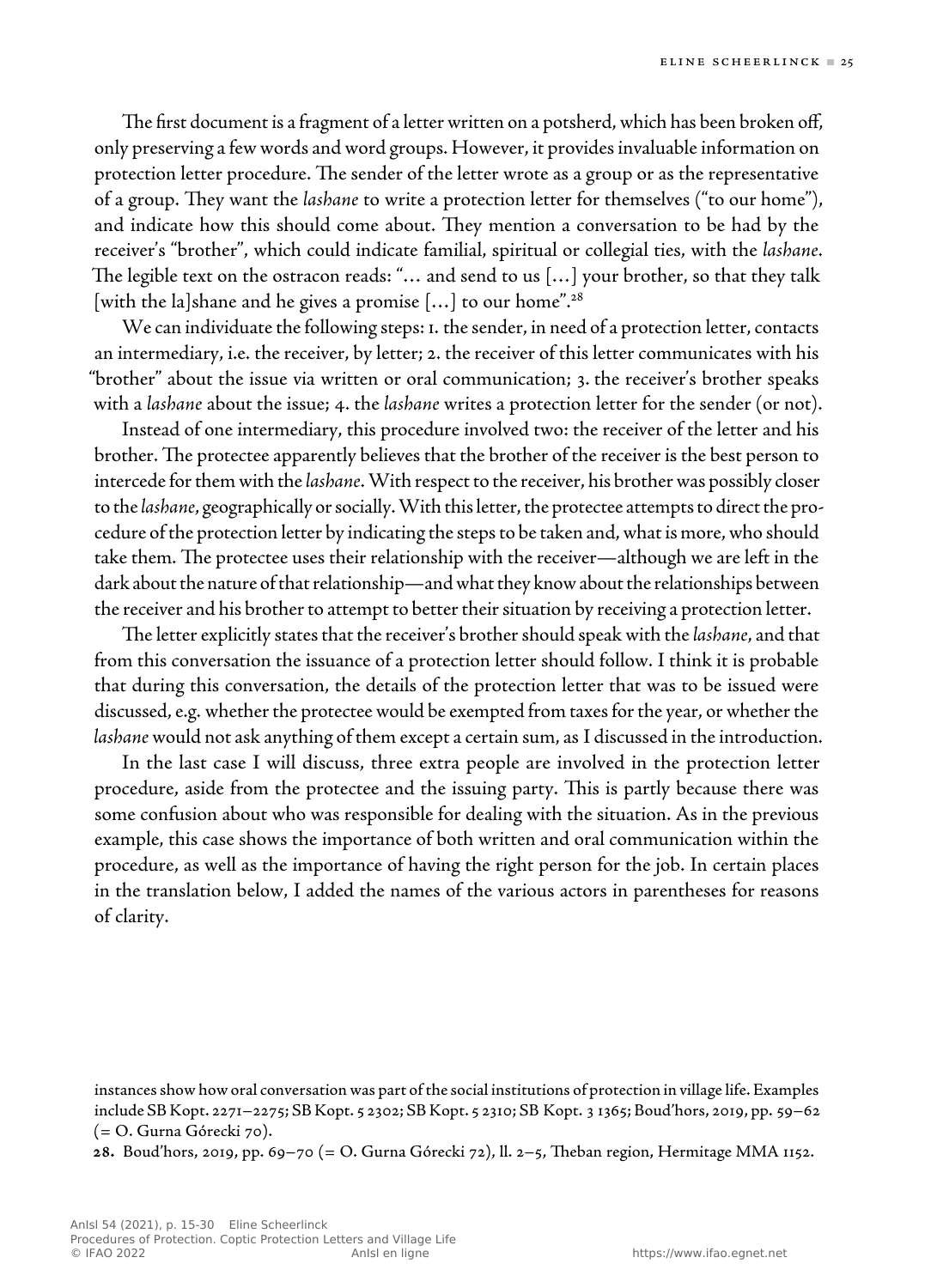Your Paternity asked me: go to Apadios on account of the matter of Petros. Now, I went and I spoke with him (Apadios). He said: the matter does not concern me, but Taammonikos. Now, please, write and bring Taammonikos to you so that he issues a promise for him (Petros) that he (Petros) should go to his (Petros'/Taammonikos') residence, since he (Taammonikos) imposed taxes on him (Petros).<sup>29</sup>

 From this letter, the following steps in this particular protection letter procedure can be traced: 1. the receiver of thisletter communicated to thesender a request to go to Apadios about Petros; 2. the sender talked to Apadios and Apadios told the sender that Taammonikos should be involved; 3. the receiver summons Taammonikos, they have a conversation; 4. Taammonikos writes a protection letter for Petros (or not).

The three people involved in this process who would not have been part of the final outcome, i.e. the protection letter for Petros, are the sender of the letter, the receiver of the letter, and Apadios. The receiver of the letter is a clerical or monastic authority, as he is addressed by the sender as "Your Paternity", but the context of the other actors is unclear.

 Again, as in the letter about Sabinus and his camel, we do not know what the role of Petros is here, but somehow his case was brought to the receiver of the letter, who sends the sender to Apadios to resolve the matter. However, he turns out to be the wrong person; it is Taammonikos who should deal with it by writing a protection letter for Petros. The sender provides a reason for this: Taammonikos imposed taxes on Petros. This gave Taammonikos the authority to, for example, grant Petros a (partial) tax exemption included in a protection letter.

This letter reports not only on the communications necessary in the procedure, but also on movement. The sender went to Apadios to have a conversation with him, and also suggests that the receiver summons Taammonikos by letter ("write and bring Taammonikos to you so that he issues a promise for him"). While it is not stated explicitly here, I believe the sender envisages a conversation between the receiver of the letter and Taammonikos, which would lead to a protection letter. This would be a similar mechanism as the one imagined by the sender of the letter discussed above: a conversation between an intermediary (in that case the brother of the receiver of the letter) and the person who could issue the protection letter. This conversation would possibly deal not only with the decision whether a protection letter would be issued, but if so, also with its contents.

29. SB Kopt. 5 2286, Theban region, undated. Krueger, 2018, p. 30 and O.Lips.Copt. II Add. 3 assigns this document to the dossier of the monastery of Apa Hesekiel in Hermonthis (Armant), which would place it in the 6th, early 7th century. It is not clear whether it is meant that Petros should go to his own residence or to Taammonikos' residence, and on the basis of the phrasing of other protection letters and related documents, a case could be made for either solution.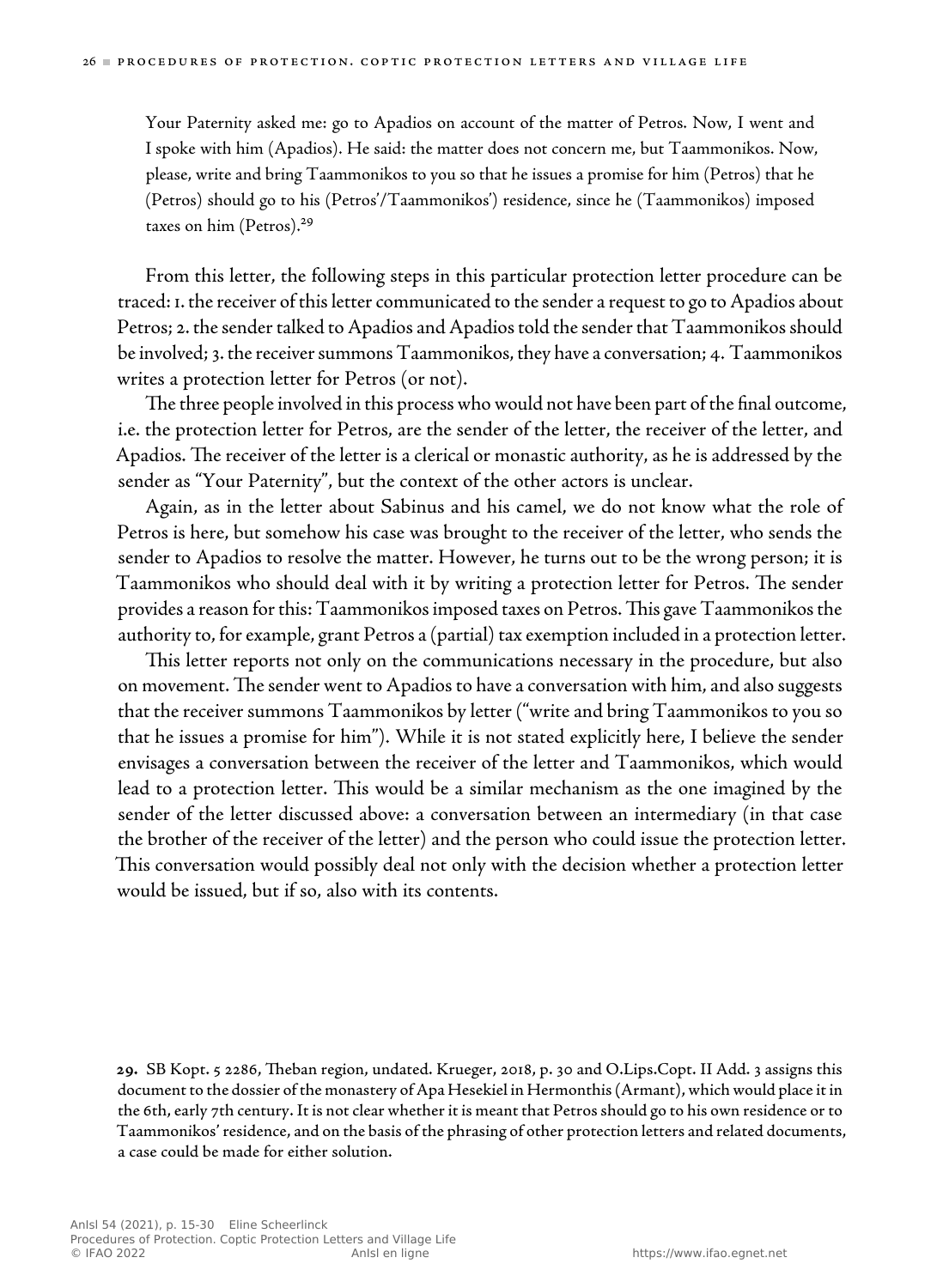### **4. Conclusion**

On the preceding pages, I have attempted to illuminate aspects of Coptic document production in the context of village life in late antique and early Islamic Egypt, which have hitherto been understudied. How to obtain a protection letter was an issue that many 7th- and 8th-century villagers must have dealt with. The evidence indicates that people needing a protection letter seemed to know how to obtain one, as in their letters they point out the measures to be taken and the people who should take them. They used their knowledge of the relationships and competencies of their co-villagers in order to try and get what they wanted. One thing that becomes clear from the examples I discussed is that one to two or even three people could be involved whose names would not appear in the final document. The protective interventions of these intermediaries played an important role. Not only did they pass requests and documents back and forth, but they probably also, as I argued in several instances, negotiated the contents of the protection letters. By taking into account the letters documenting the protection letter procedure, rather than only the protection letters themselves, networks and mechanisms of protection areilluminated which would otherwise beleft in the dark. E.g., the cooperation between village officials and monastic authorities in these procedures is a recurring aspect of the extant evidence of protection letter procedure, and these relationships deserve further study. The focus on procedure I adopted in this article also allowed me to trace the oral aspect of document production, which seems paradoxical, but as the case studies show, oral interactions could be important steps in the protection letter procedure.

## **Bibliography**

#### *Primary Sources*

 CPR XXX, *L'archivio di Senouthios anystes e testi connessi* , F. Morelli (ed.), De Gruyter, Berlin, New York, 2010. O.CrumVC, *Varia Coptica*, W.E. Crum (ed.), Aberdeen University Press, Aberdeen, 1939. O.Medin.HabuCopt, *Coptic Ostraca from Medinet Habu* , E. Stefanski & M. Lichtheim (eds.), University of Chicago Press, Chicago, 1952. P.Bal. 2, *Bala'izah: Coptic Texts from Deir el-Bala'izah in Upper Egypt, vol. 2, P.E. Kahle (ed.),* Oxford University Press, London, 1954.

 P.Schutzbriefe, "Koptische Schutzbriefe", W.C. Till (ed.), *Mitteilungen des Deutschen Archäologischen Instituts, Abteilung Kairo* 8, 1938, pp. 71–146. SB Kopt. 3, *Koptisches Sammelbuch III.* 

*Mitteilungen aus der Papyrussammlung der Österreichischen Nationalbibliothek XXIII*, M.R.M. Hasitzka (ed.), K.G. Saur, Munich, Leipzig, 2006.

 SB Kopt. 5, *Koptisches Sammelbuch V, Mitteilungen aus der Papyrussammlung der Österreichischen Nationalbibliothek XXXIII*, M.R.M. Hasitzka (ed.), Berlin, De Gruyter, 2020.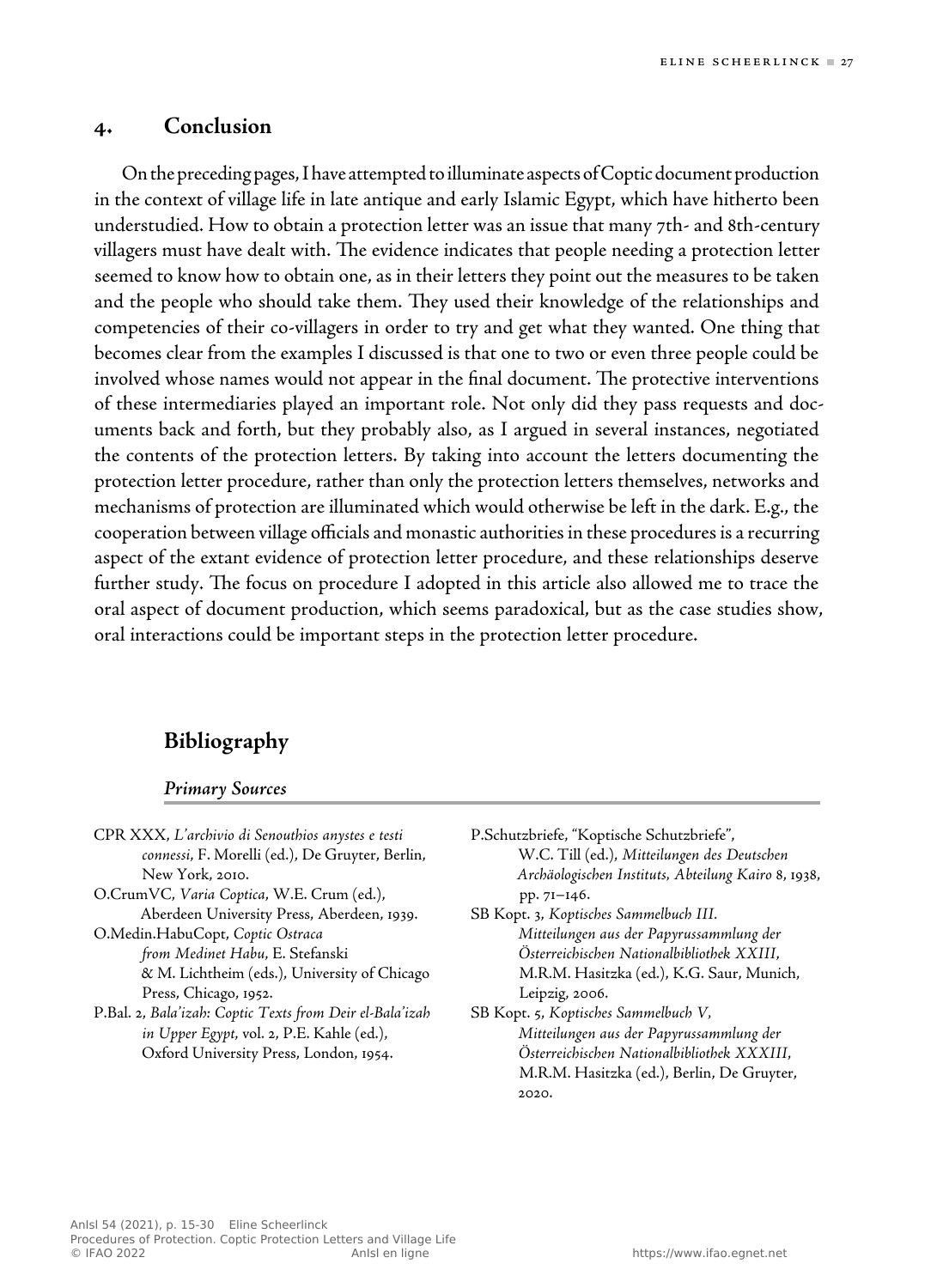#### *Secondary Sources*

 Berkes, Lajos, *Dorfverwaltung und Dorfgemeinschaft in Ägypten von Diokletian zu den Abbasiden* , Harrassowitz Verlag, Wiesbaden, 2017. Boud'hors, Anne, "The Coptic Ostraca of the Theban Hermitage MMA 1152. 2. Legal and Economic Documents. (O. Gurna Górecki 69–96)", *Journal of Juristic Papyrology* 48, 2019, pp. 53–102. Böhlig, Gertrud, Böhlig, Alexander, "Einige Bemerkungen zu den koptischen Logos-Urkunden", *Byzantinische Zeitschrift* 44, 1951, pp. 56–61. Calament, Florence, "Règlements de comptes à Djêmé… D'après les ostraca coptes du Louvre", *Études coptes VIII. Dixième journée d'études. Lille 14-16 juin 2001*, *Cahiers de la bibliothèque copte* 13, 2003, pp. 37–57. Cromwell, Jennifer A *., Recording Village Life. A Coptic Scribe in Early Islamic Egypt*, University of Michigan Press, Ann Arbor, 2017. Delattre, Alain, "Les 'lettres de protection' coptes", in Bernhard Palme (ed.), *Akten des 23. Internationalen Papyrologenkongresses* , Verlag der Österreichischen Akademie der Wissenschaften, Vienna, 2007, pp. 173–177. Delattre, Alain, "Checkpoints, sauf-conduits et contrôle de la population en Égypte au début du vIII<sup>e</sup> siècle", in Alain Delattre, M. Legendre, P.M. Sijpesteijn (eds.), *Authority and Control in the Countryside, Late Antiquity and Early Islam: Continuity and Change in the Mediterranean 6th–10th Century* , Brill, Leiden, Boston, 2019, pp. 531–546. Derda, Tomasz, Wipszycka, Ewa, "L'emploi des titres Abba, Apa et Papas dans l'Égypte byzantine", *Journal of Juristic Papyrology* 24, 1994, pp. 23–56.

 Foss, Clive, "Egypt under Muʿāwiya. Part I: Flavius Papas and Upper Egypt", *Bulletin of the School of Oriental and African Studies* 72, 2009, pp. 1–24.

 Gascou, Jean, "De Byzance à l'Islam: les impôts en Égypte après la conquête arabe", *JESHO* 26, 1983, pp. 97–109.

 Krakowski, Eve, Rustow, Marina, "Formula as Content: Medieval Jewish Institutions, the Cairo Geniza, and the New Diplomatics", *Jewish Social Studies* 20, 2014, pp. 111–146.

 Krueger, Frederic, *Andreas von Hermonthis und das Kloster des Apa Hesekiel. Mikrohistorische Untersuchungen zu Kirchengeschichte und Klosterwesen im Gebiet von Armant (Oberägypten) in byzantinischer Zeit anhand der koptischen Ostraka der Universitätsbibliothek Leipzig, mit einem Appendix von Texten des Hauptdossiers in anderen Sammlungen (O.Lips.Copt. II)*, 2 vols., unpublished PhD thesis, Berlin Free University, 2018.

 Morelli, Federico, "Legname, palazzi e moschee: P.Vindob. G 31 e il contributo dell'Egitto alla prima architettura islamica", *Tyche* 13, 1998, pp. 165–190.

 Palme, Bernhard, "Asyl und Schutzbrief im spätantiken Ägypten", in Martin Dreher (ed.), *Das antike Asyl: Kultische Grundlagen, rechtliche Ausgestaltung und politische Funktion* (Akten der Gesellschaft für griechische und hellenistische Rechtsgeschichte), Böhlau Verlag, Cologne, Weimar, Vienna, 2003, pp. 203–236.

Papaconstantinou, Arietta, "They Shall Speak the Arabic Language and Take Pride in It: Reconsidering the Fate of Coptic after the Arab Conquest", *Le Muséon* 120, 2007, pp. 273–299.

 Papaconstantinou, Arietta, "Administering the Early Islamic Empire: Insights from the Papyri", in John Haldon (ed.), *Money, Power and Politics in Early Islamic Syria,* Ashgate, Farnham, Burlington, VT, 2010, pp. 57–74.

 Pilette, Perrine, Vanthieghem, Naïm, "Un nouveau sauf-conduit du monastère d'Apa Jeremias à Saqqara?", *Bulletin of the American Society of Papyrologists* 53, 2016, pp. 233–238.

 Rāġib, Yūsuf, "Sauf-conduits d'Égypte omeyyade et abbasside", *Annales Islamologiques* 31, 1997, pp. 143–168.

 Richter, Tonio S., "Greek, Coptic, and the 'Language of the Hijra'. Rise and Decline of the Coptic Language in Late Antique and Medieval Egypt", in H.M. Cotton, R.G. Hoyland, J.J. Price, D.J. Wasserstein (eds.), *From Hellenism to Islam: Cultural and Linguistic Change in the Roman Near East* , Cambridge University Press, Cambridge, 2009, pp. 401–446.